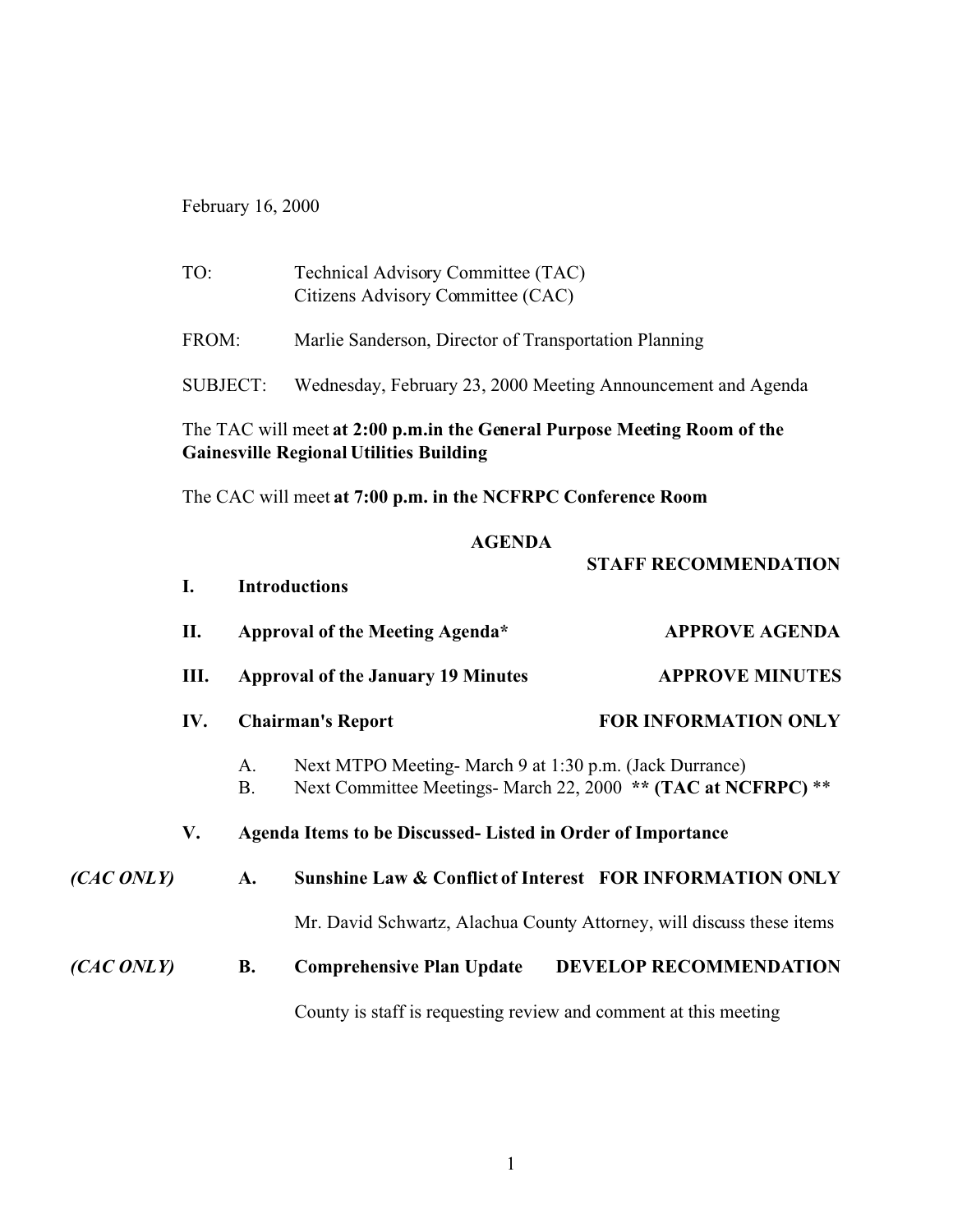## **C. Regional Transit System (RTS) FOR INFORMATION Ridership Trends ONLY**

Mr. Jesus Gomez, RTS Chief Transit Planner, will discuss recent trends

### **D. Archer Road & SW 91<sup>st</sup>** Street **DEVELOP RECOMMENDATION**

The MTPO is requesting recommendations from its Committees

## **E. Archer Road & SW 16th Avenue DEVELOP Pedestrian Safety Issues RECOMMENDATION**

This item was deferred at the December 1 meeting

#### **F. Long Range Plan Issues DEVELOP RECOMMENDATIONS**

The Committees need to make a final recommendation on

- 1. Goals and Objectives;
- 2. Evaluation Measures; and
- 3. Urban Form / Transportation Concepts

#### **G. Main Street Plan Amendment DEVELOP RECOMMENDATIONS**

The Committees need to make a final recommendation on

- 1. whether the MTPO should amend the Long Range Plan,
- reducing portions of Main Street from four lanes to two; and
- 2. assigning a priority to this funded project

#### **H. Socioeconomic Data APPROVE REPORT**

The Committees needs to approve the report as a completed planning document

# **I. Census Workplace Update APPROVE STAFF (Work-UP Program) RECOMMENDATION**

The Committees needs to approve MTPO participation

## **J. MTPO Transportation FOR INFORMATION ONLY Planning Boundaries**

The Committees needs to review the existing planning boundaries